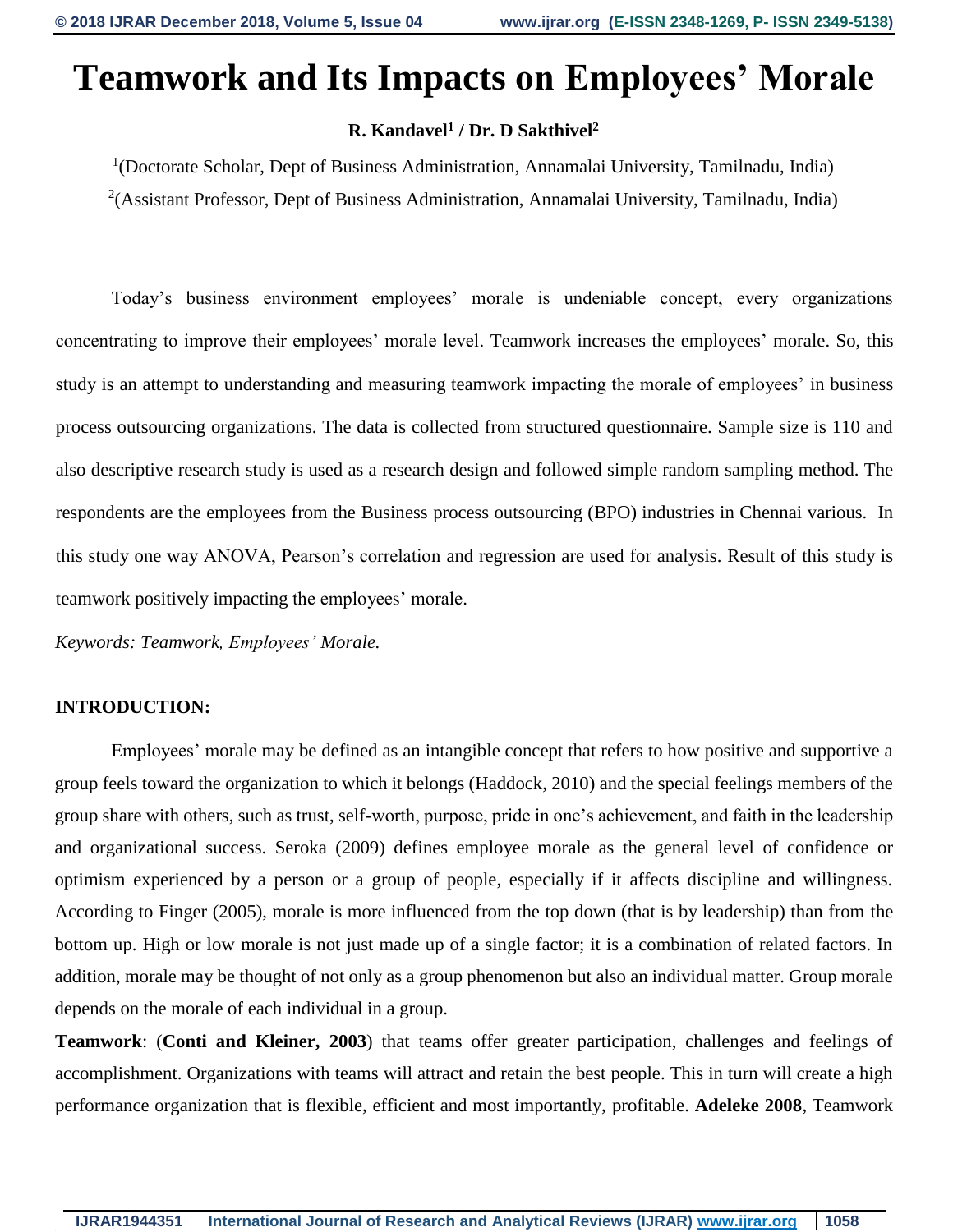is the concept of people working together cooperatively, as in sales team, sports team etc. It has also become so valued that many large corporations have developed specific tests to measure potential employee's teamwork ability. Hence, it has become important goal in most work places, the belief is that teamwork gives employees a sense of ownership and encourages cooperation. Trust among the team members comes when member of the teams develop the confidence in each other competence. One research study concluded that trust among the team members develop the unique skills and coordination of individuals (**Erdem, Ferda, Ozen and Janset, 2003**).

#### **REVIEW OF LITERATURE:**

**Mazin (2010)** specifies that high employee morale leads to on-time recording of employees for work, and improving communication, recruitment and originality of employees. He further specifies that high employee morale keeps retention of employees in the organization.

**Akintayo (2012)** reveals significant relationships among working environment, workers morale and perceived productivity. The study also finds that supple working environment and workers morale have significantly contributed to workers productivity.

**Tiwari (2014)** stated that, morale is an employee's attitude toward his or her job, employer, and colleagues. Employee morale as the psychological state with esteem to satisfaction, confidence and resolution; the attitude of an individual or group of employees. Employee morale within an organization has a through impact on the satisfaction level of its customers and the company's ultimate success.

**Bacon and Blyton (2006)** highlighted the two important factors i.e. self-management team and interpersonal team skills. These factors enhance the communication as well as interpersonal relationship between team members and also boost the employee performances.

**Mulika (2010)** explained teamwork is a significant tool of new type of work organization. Teamwork is a precise organizational measure that shows many different features in all type of organizations including nonprofit.

**Ingram (2000)** concluded that the good manager is the one who assigns the responsibilities to his/her employee in a form of group or team in order to take maximum output from employees.

**Washer (2006)** stated that it should be possible to design a system of team building within every organization for employees in order to promote and distribute best practice and maximize output. The main emphasis for designing and implementing such a system is ultimately to improve employee teaching.

**Ingram (2000)** teamwork is a strategy that has a potential to improve the performance of individuals and organizations, but it needs to be nurtured over time. Organizations need to look at strategies for improving performance in the light of increasingly competitive environments. Top managers need to have the vision to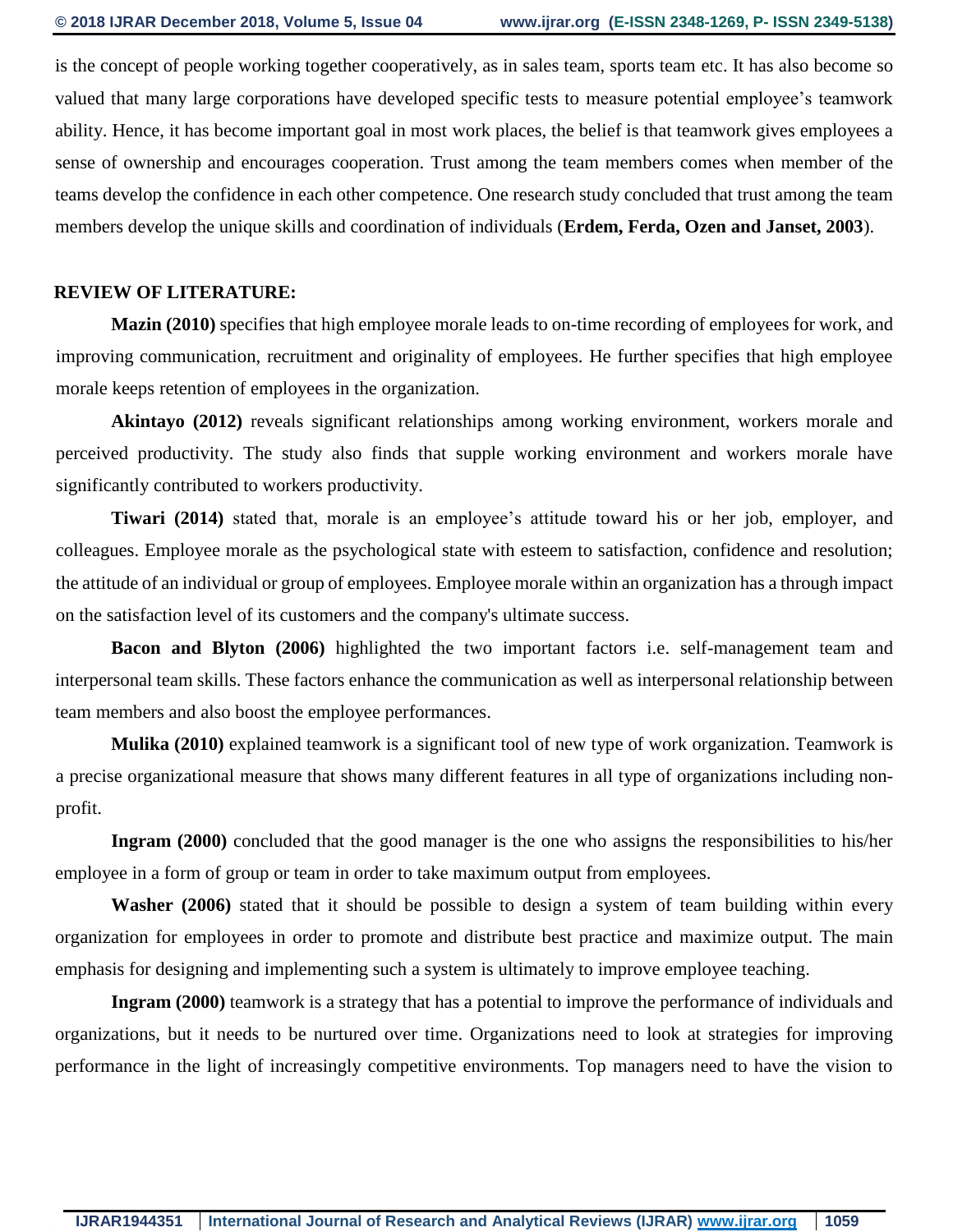introduce teamwork activities within the organizations, the sensitivity to nourish it and the courage to permit teams to play an important part in decision making.

### **OBJECTIVES OF THE STUDY**:

- $\triangleright$  To examine the designation of employee towards employees' morale.
- $\triangleright$  To analyze teamwork and its relationship with employees' morale.
- $\triangleright$  To assess the influence of teamwork on employees' morale.
- $\triangleright$  To offer suggestions to improve teamwork which leads to the employees' morale.

#### **HYPOTHESES OF THE STUDY**

H01: There is no significant differences between designation of employee and Employees' morale.

H02: There is no significant relationship between teamwork and Employees' morale.

H03: There is no significant influences between teamwork and Employees' morale.

#### **LIMITATION**

There is a chance of personal bias which affects the original data.

The study was conducted among 110 employees working in BPO industry. Employees were classified into three groups such as grade 1, grade 2 and grade 3 according to the designation of the employees in the organization. Grade 1 is managerial level, grade 2 is team leaders and grade 3 is executive's level.

#### **Data Collection**

The instrument used for the collecting data was a structured questionnaire. The questionnaire consisted of 20 questions, with a close-ended questions. The statistical tools used in this study are one way ANOVA, Pearson's Correlation and Regression.

#### **Research Methodology**

The research design used is descriptive in nature the procedure using questionnaire, and analyzes these to make critical evaluation of the performance.

#### **Sources of data collection**

Data is collected through primary and secondary sources

**Primary Source of data:** Data is collected using Questionnaire Method.

**Secondary source of data:** The data is collected reputed journals and using internet websites.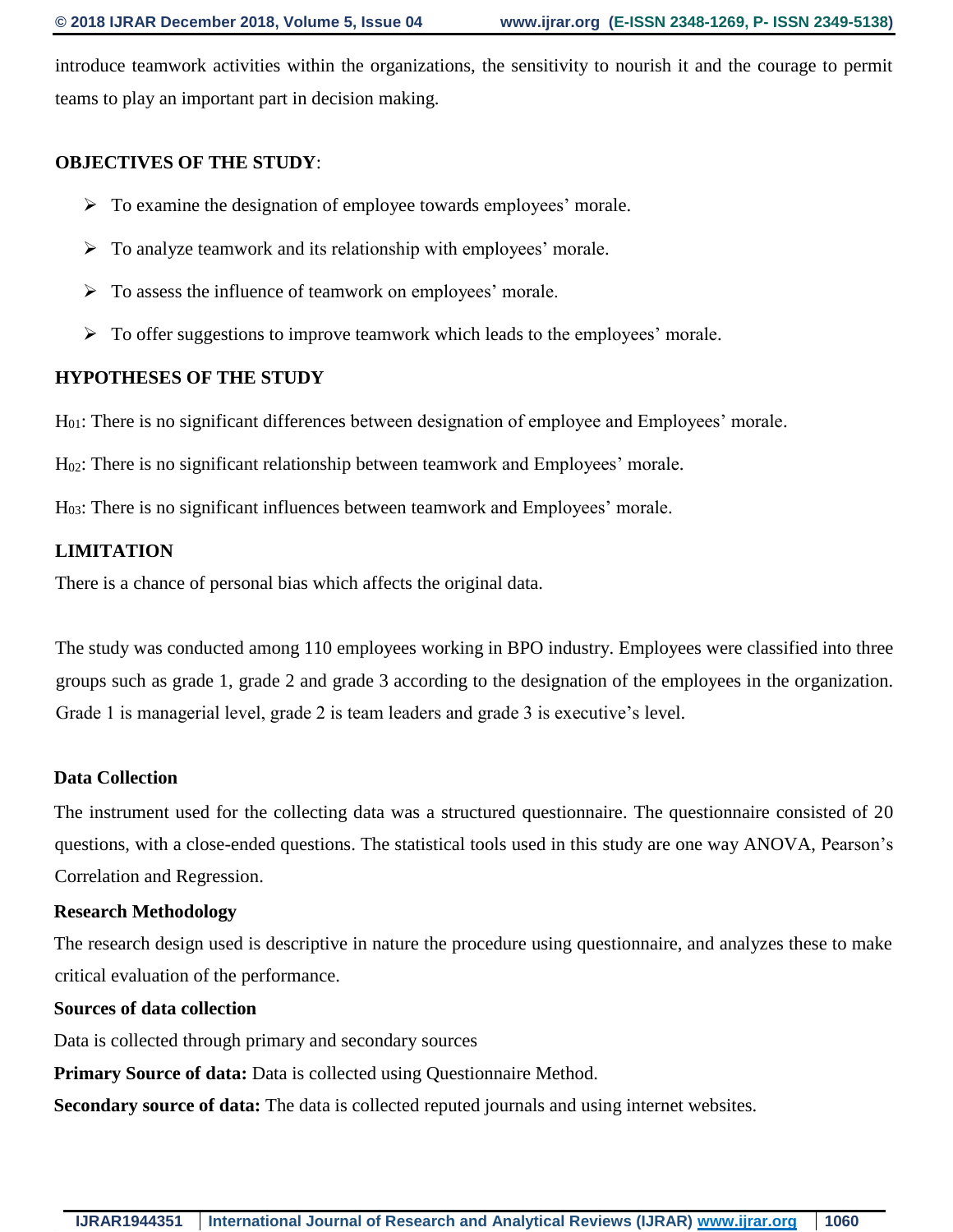**Sampling:** Simple random Sample Design

**Universe of Study:** Universe covers the whole defined finite on which the study is based. The whole study is carried in BPO industries. The universe was all the employees of BPO industries in chennai.

**Sampling units:** The sampling units of the research study within the organization.

**Sample Size:** Sample size of the research is 110 samples.

# **ANALYSIS AND INTERPRETATION**

H<sub>0</sub>: There is no significant difference between designation of the employee and employees' morale.

Table:1

|                 |     |        |                | F     | P        |
|-----------------|-----|--------|----------------|-------|----------|
|                 | N   | Mean   | Std. Deviation |       |          |
| Executives      | 67  | 2.8696 | .919           |       |          |
| Team<br>leaders | 32  | 3.5486 | .967           |       |          |
| Managers        | 11  | 4.0000 | 1.210          | 54.69 | $.001**$ |
| Total           | 110 | 3.2219 | 1.302          |       |          |

Source: Primary data \*\*significant at one percent level.

 From the above table it is inferred that the calculated significant value (0.001) which is less than (0.01), hence alternative hypothesis  $(H_1)$  is accepted and the null hypothesis  $(H_0)$  is rejected. Hence there is significant difference between designation of the employee and employees' morale.

# **H0: There is no significant relationship between teamwork and employees' morale**.

#### **Table: 2**

|                 |                            | Employees' morale |
|-----------------|----------------------------|-------------------|
| <b>Teamwork</b> | <b>Pearson Correlation</b> | 0.772             |
|                 | Significance(2-tailed)     | $0.002*$          |
|                 |                            | 110               |

Source: Primary data; \*significant at one percent level.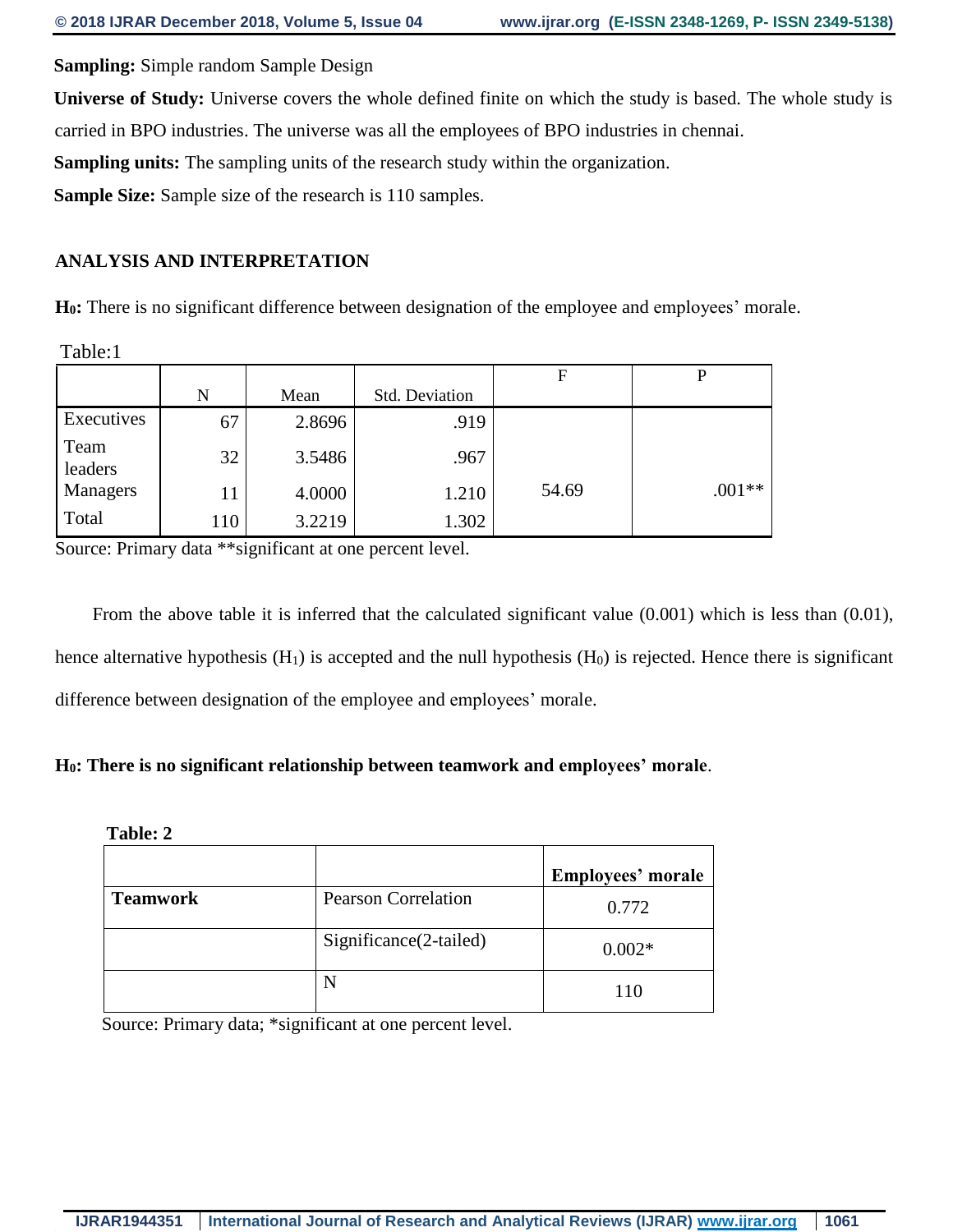In order to test the relationship, Pearson correlation was applied. From the result it is observed that there is positive correlation between independent variable and employees' morale. The teamwork has least r value  $(r=0.772)$ ; From the p value in the correlation matrix, it is observed that the level of independent variables relationship was significant at 0.01 level. Hence the hypothesis is rejected. So it is concluded that there is significant strong relationship between teamwork and employees' morale.

**HO: There** is no significant influences of teamwork and employees' morale.

|                          | Square | <b>Adjusted R Square</b> |        | $\sim$  |
|--------------------------|--------|--------------------------|--------|---------|
| $\mathbf{Q}$ 31<br>U.JJI | 866    | 0.866                    | 1802.1 | $.001*$ |

| Model           | Unstandardized<br>Coefficients |            | Standardized<br>Coefficients | Т      | Sig.  |
|-----------------|--------------------------------|------------|------------------------------|--------|-------|
|                 | B                              | Std. Error | Beta                         |        |       |
| (Constant)      | 0.100                          | 0.400      |                              | 0.250  | 0.803 |
| EmployeesMorale | 1.014                          | 0.024      | 0.931                        | 42.452 | 0.001 |

Source: Primary data; \*significant at one percent level.

Above table indicates that the influences of teamwork on employees' morale in the business process outsourcing (BPO). Here, welfare facilities is considered as independent variables and employees' morale is considered as dependent variables.

Further, Linear regression is employed, to test the above stated hypothesis. In the regression model, the p-value is found to be significant at one percent level. Hence, the stated hypothesis is rejected. The measure of strength of association in the regression analysis is given by the co-efficient of regression determination which is denoted by the adjusted R-square value. The adjusted R-square value is found to be 0.866 which implied that 86.6 percent of the variation on the level of dependent variable is explained by the independent variables.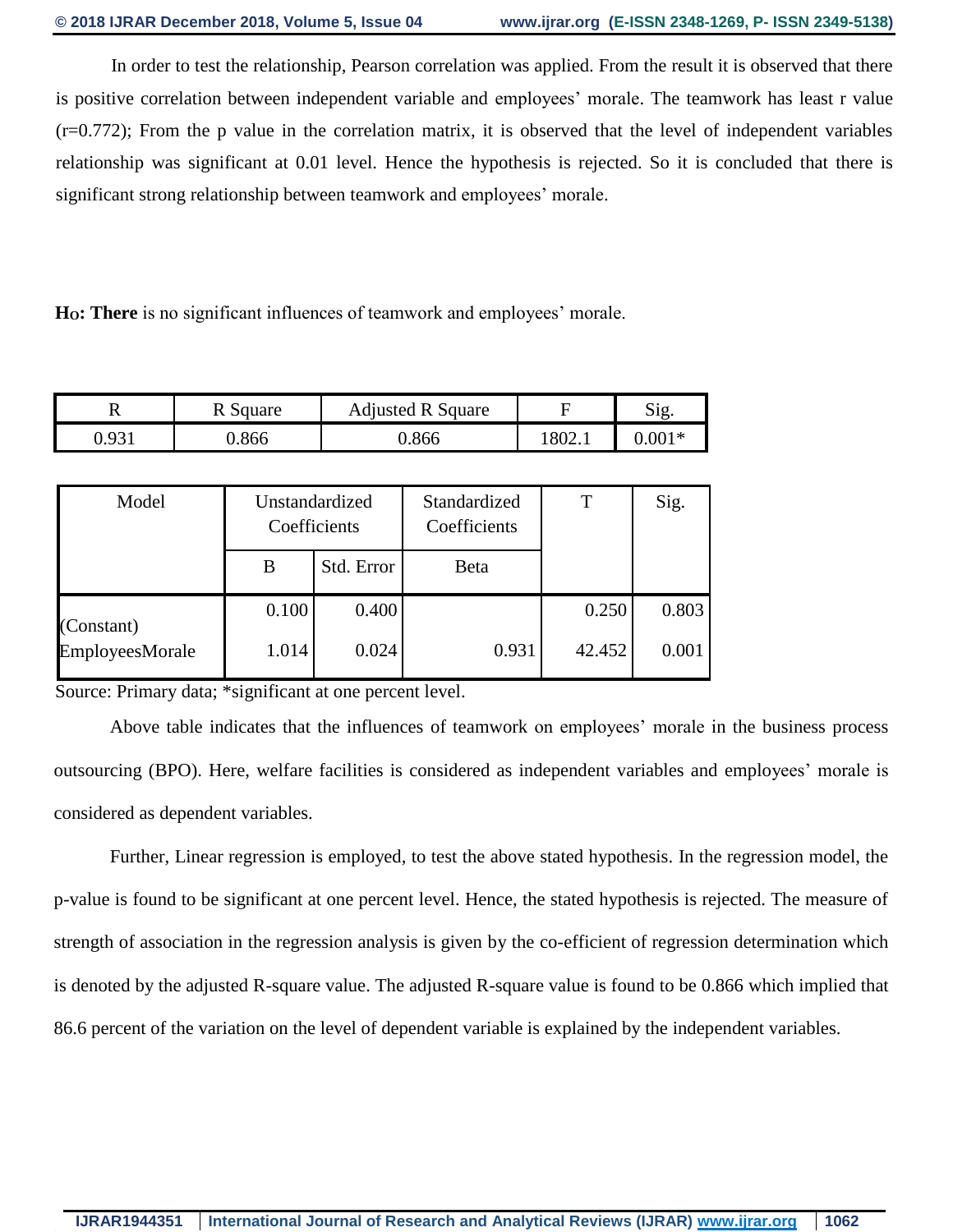From the regression equation, it is inferred that the teamwork is having positive influences with the employees' morale.

#### **FINDINGS OF THE STUDY:**

 In this study, Anova analysis that shows the calculated significant value (0.001) which is less than (0.01), so it show there is significant difference between designation of employee and employees' morale.

 In this study, Pearson Correlation analysis used to test the relationship with independent variables, the employees' morale r value is (r=0.772); From the p value level was significant at 0.01 level. So it is concluded that there is significant strong relationship between teamwork and employees' morale.

From the regression equation, it is inferred that the teamwork is having positive influences with the employees' morale.

#### **SUGGESTIONS**

Based on the study, the following suggestions are proposed.

- $\triangleright$  The company should pay more attention towards teamwork and encourage them with rewards.
- $\triangleright$  Supervisor should co-ordinate with the workers in more friendly manner and offer them better recognition and needed guidance.
- $\triangleright$  Plan and implement training methods for team development in the organization.
- $\triangleright$  Clarity of goal that will enable the teamwork and employees to attain management objectives.

#### **CONCLUSION**

In an organization, teamwork has impact with the employees' morale. It is evident from the literature review that when an organization motivates its employees then the resultant morale in the organization will be equally high. There is a need for continuous monitoring and improvement of employee morale in an organization. Through the proposed study that teamwork directly and indirectly influence that employee morale is identified. Researcher suggested that the management can take required steps to improve the employee morale by following the suggestions that were suggested and introduce the schemes by considering factors associated with the employee morale.